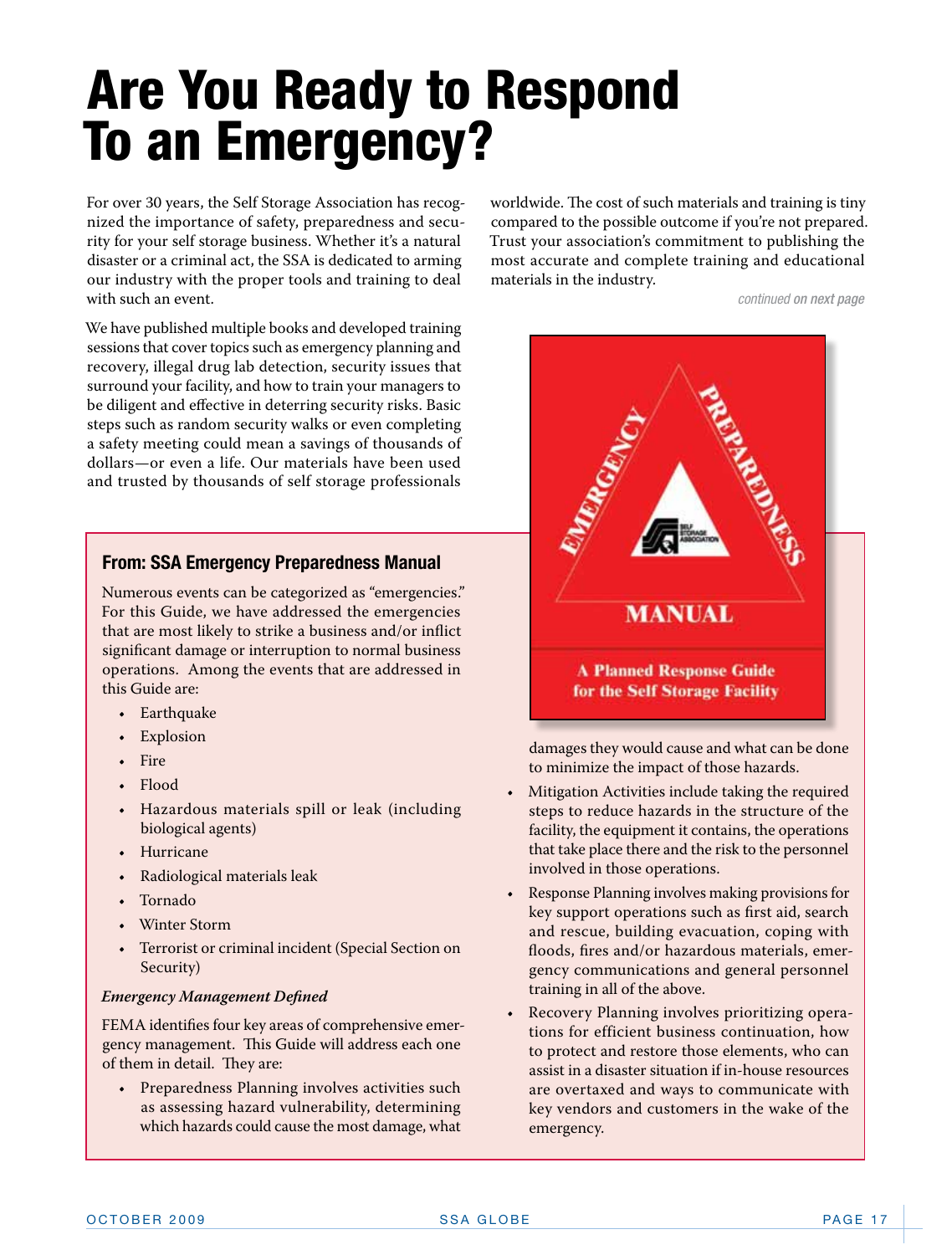

# **From: Security for the Self Storage Industry**

#### *The Ds of Security*

Security measures are usually designed to keep an attacker out of an area, slow down their progress to a target, notify someone that the target is threatened, or allow apprehension of the attacker. Some measures perform other tasks like documenting the attack.

- Deter: The objective of the collected security measures is to deter an attacker. Terrorists and criminals generally will select less protected (soft) targets instead of more protected (hardened) targets
- • Deny**:** Fences, doors, barriers, and barricades deny access to an area. Denial of access can also be by posting guards, employing chemical defense measures, or placing obstacles to deny access.
- Delay: Layered access, multiple fences, doors, and other barriers are designed to delay an attacker making progress toward the target more difficult and slowing the getaway.
- • Detect**:** Alarm sensors, motion detectors, laser beams, and other detection technologies seek to alert someone that an attack is underway. Sometimes the possibility of detection deters the attacker. Other times the detection allows apprehension of the attacker.
- • Dispatch**:** Most alarm systems also serve as dispatchers of help. Ideally help arrives in time to apprehend the attacker and assist the victims.
- Document: Surveillance systems serve a vital role in documenting the attack, identifying the attacker, and providing key evidence needed to support a criminal prosecution.
- • Disable**:** Some systems, particularly several emerging electronic systems are able to disable both the attacker and a potential escape using various kinds of energy. These systems typically use less than lethal force.

## **From: Pocket Guide to Fighting Illegal Drug Labs**

Here are some things to be on the lookout for in identifying an illegal "meth lab:"

- Individuals who insist on renting a self storage unit with cash
- • Unusual, strong odors (like cat urine, ether,ammonia, acetone or other chemicals) coming from the unit
- $\cdot$  Lots of unit traffic different people coming andgoing at unusual hours or late night hours; different vehicles coming and going to the unit;people exiting the unit to smoke
- • Excessive trash including large amounts of itemssuch as: antifreeze containers, discarded batteries,discarded cold tablet or diet aid boxes, lantern fuelcans, chemically stained (red) coffee filters, rocksalt/epsom salt boxes or drain cleaner containers,used wooden matches, duct tape and unusualamounts of used clear glass containers and/or chemical beakers
- If you see a renter trying to move a propanecylinder or a hot plate into the unit
- • Unit rollup door bottoms sealed with sheets or blankets